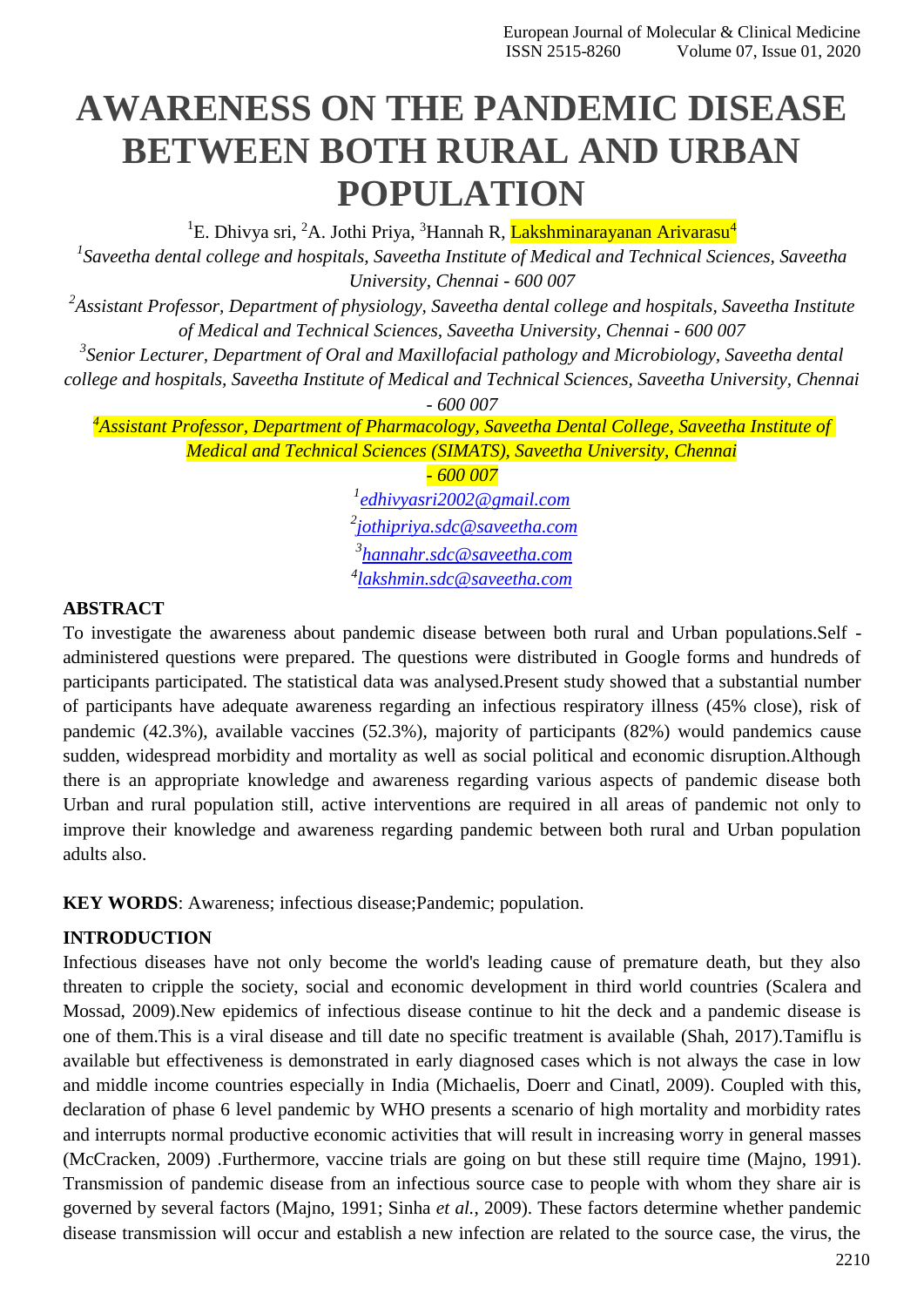environment, and the people who are exposed to the source case [\(Goodwin](https://paperpile.com/c/6lhJLh/TAsX) *et al.*, 2009).

Contacts of the pandemic disease cases constitute a high - risk groups for acquiring pandemic disease.In addition for primary prevention sound scientific knowledge, about pandemics is the prerequisite for

suggesting preventive measures [\(World Health Organization, 2005\).](https://paperpile.com/c/6lhJLh/mcYS)Hence in current situation prevention is the most appropriate measure to control pandemic and awareness is ranked very high in preventive measures [\(\(Bharati and Bhattacharya, 2014; Ramamurthy and Sharma, 2014\).](https://paperpile.com/c/6lhJLh/QPt7%2BuF1W)The distribution of proper information to the public on the status of the pandemic will be important to achieve a broad awareness of the potential risk and the optimum code of behaviour during the pandemic. [\(Swetha, Anantha Eashwar and](https://paperpile.com/c/6lhJLh/XTqC) [Gopalakrishnan, 2019\)B](https://paperpile.com/c/6lhJLh/XTqC)esides this, through awareness public should be convinced that although pandemic but it is not severe [\(Huremović, 2019\).](https://paperpile.com/c/6lhJLh/kVaM)The common clinical features are fever, common cold and cough with muscle ache [\('Martin, Paul', no date; Martin and Martin-Granel, 2006\).](https://paperpile.com/c/6lhJLh/5Ncz%2BSWK3) These symptoms are similar to seasonal flu but due to havoc created by H1N1 flu every case of fever with cough and cold is being considered as H1N1 flu by general public [\(Morse, 2007\).](https://paperpile.com/c/6lhJLh/SlVL)The aim of this study is to assess the awareness of pandemic disease between both rural and urban population [\(R and Sethu, 2018;](https://paperpile.com/c/6lhJLh/S1kd%2BlDtz) [Worobey,](https://paperpile.com/c/6lhJLh/S1kd%2BlDtz)  [Cox and Gill,](https://paperpile.com/c/6lhJLh/S1kd%2BlDtz) 2019).

## **MATERIALS AND METHODS:**

Self-administered standardized questionnaires were designed based on the disease spread among both rural and urban populations. The questionnaire was distributed through online google forms link, the study population included 100 participants. The study was done in chennai. The participants were explained about the purpose of the study in detail. The questions were carefully studied and the corresponding answers were marked by the participants. The data was collected and statistically analysed in SPSS. Chi-Square analysis was performed and  $p<0.05$  was considered as statistically significant

#### **RESULTS & DISCUSSION**

About 50.5% are female and 47.7 % are male (figure 1).About 45% are choose the pandemic is an infectious respiratory illness caused by the influenza virus and 36.7 % are choose it is an rapid spread of a new human influenza around the world (figure 2).Is the coronavirus disease pandemic 65.8 % are say yes and 21.6 % or say no (figure 3).Could a pandemic start in europe 54.1 % are say yes and 23.4 % are say no and 22.5 % are say not sure (figure 4). Risks of pandemic 42.3 % are choose the increasing emergence of viral disease from animals, 36% are choose the estimating the pathogen to cause a severe pandemic (figure 5).Pandemics can cause sudden widespread, morbidity and more mortality as well as social, political and economic disruption 82% are say true and 18 % are say false (figure 6).Is pandemic can cause and damage to economic growth 51.4 % are say yes, 33.3 % are say no and 15.3 % are say not sure (Figure 7).Environmental and population trends that could increase the severity of pandemics 57.7 % are say yes and 24.3 % are say no (figure 8). 52.3 % of people are at risk of the pandemic occurring in the first place being reduced(figure 9). 59.5 % is everyone equally at risk in a pandemic (figure 10).Are presently available seasonal Vaccines useful in an pandemic 52.3 % say yes and 31.51 % say no (figure 11). Are any drugs available for prevention and treatment for pandemics 51.4 % say yes and 34.2 % say no (figure 12).Are you saying difference between pandemic and epidemic 50% say yes and 30% say no (figure 13).

We have seen the association between gender (X axis) and responses to awareness of coronavirus disease a pandemic ( Fig 14 ). responses to knowledge on the outburst of pandemic diseases in Europe ( Fig 15 ). responses to awareness of the pandemic disease causing economic disruption, morbidity and mortality ( Fig 16 ). responses to reduction in the impact of pandemic disease ( Fig 17 ). responses to the awareness on the availability of vaccines ( Fig 18 ).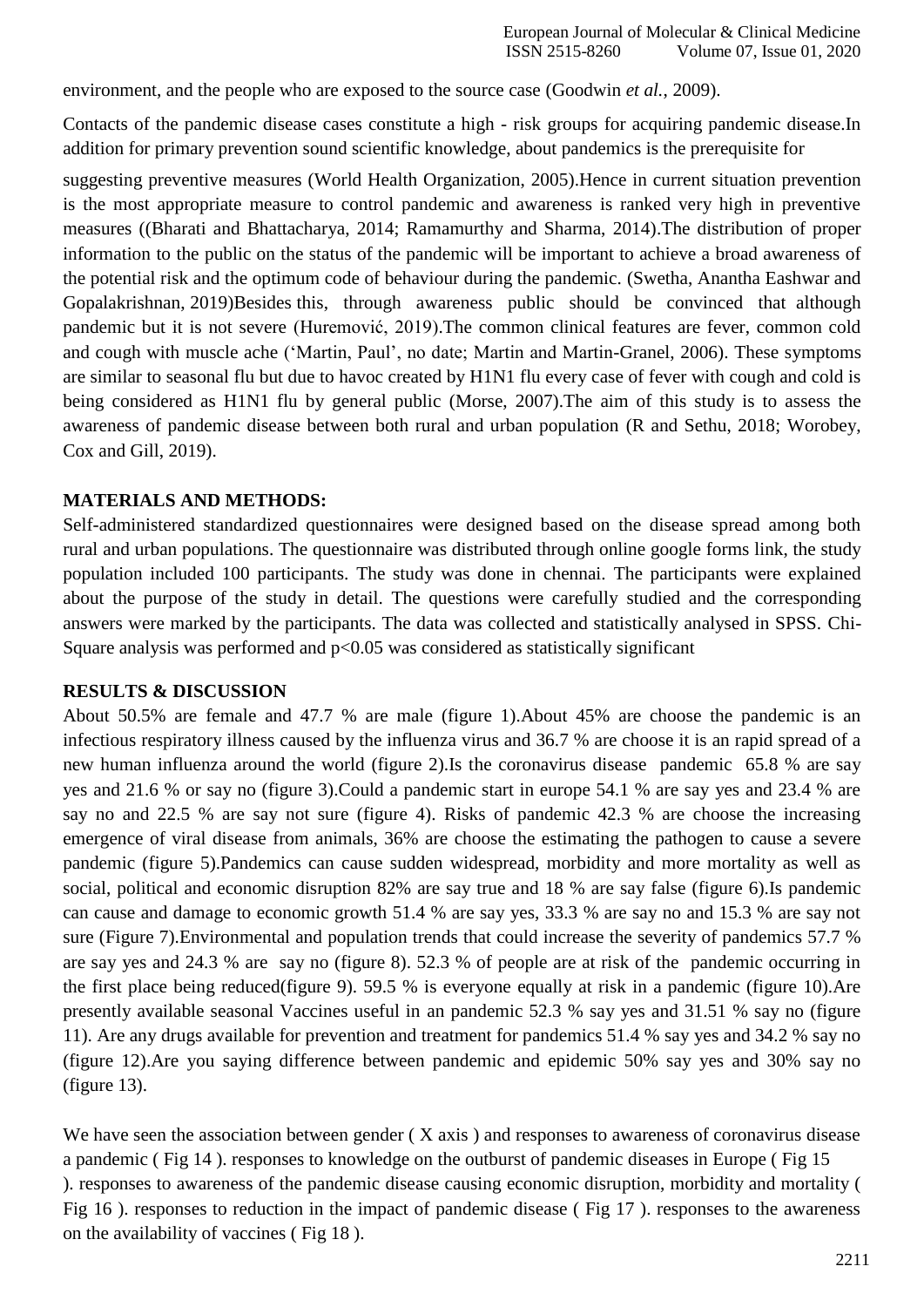Very few epidemiological studies on pandemics are available because of its recent origi[n\(Carr and](https://paperpile.com/c/6lhJLh/JBYR%2BHjAm) [Vissers, 2018; Iyer, Gayatri Devi and Jothi Priya, 2019\).](https://paperpile.com/c/6lhJLh/JBYR%2BHjAm)To the best of our knowledge, this is the first study of its kind among urban and rural population in India so we are unable to compare the results of this study with other Indian studies [\(Samuel and Devi, 2015; Choudhari and Jothipriya, 2016\)\(Samuel and](https://paperpile.com/c/6lhJLh/tACD%2BnXuC) [Devi, 2015\).](https://paperpile.com/c/6lhJLh/tACD)Nonetheless, few comparable studies from other parts of the globe be added in the literature in recent past [\(Baheerati and Gayatri Devi, 2018\).](https://paperpile.com/c/6lhJLh/zUfJ) The present study showed that majority of the participants are adequately aware of the pandemic disease regarding causative agent, mode of spread and prevention but only half of the participants were clear of the origin of the pandemics [\(Fathima and Preetha,](https://paperpile.com/c/6lhJLh/ynny) [2016\).](https://paperpile.com/c/6lhJLh/ynny) In our study, the respondents where more knowledgeable about following preventive measure as; frequently washing hands, avoid going out and in crowded places as compared to study by Hao etal [\(Rj](https://paperpile.com/c/6lhJLh/zomh) [and R, 2016\).](https://paperpile.com/c/6lhJLh/zomh)However, our study's findings for isolation of infected person and wearing Mask were differing from the study by Balkhy etal [\(Harsha](https://paperpile.com/c/6lhJLh/DAEU) *et al.*, 2015). The reasons may be that our population is highly literate and the study area has seen more deaths of pandemics.Hence population is more aware of pandemic diseases (23). The most important findings of our study were : most of the participants (82 %) are believe that hand washing will prevent pandemic disease and also majority of the participants (96%) would consult the doctors for management of pandemic disease says [\(Dave and Preetha, 2016; Dave,](https://paperpile.com/c/6lhJLh/8sS4%2BgksK) [Vishnupriya and Gayathri, 2016\).](https://paperpile.com/c/6lhJLh/8sS4%2BgksK)The pandemics & epidermic are deadly diseases compared to other diseases [\(Abigail](https://paperpile.com/c/6lhJLh/NCZa) *et al.*, 2019).The consequence are very large and the preventive measures to stop is very less [\(David](https://paperpile.com/c/6lhJLh/6ED9) *et al.*, 2019).The term epidemic existed in 430 BC.The Greek word epidermic's means constructed and demics means the "country" before taking the connotation" the people in classified greek [\(Swathy and Gowri Sethu, 2015\).](https://paperpile.com/c/6lhJLh/umNN)The strongest and most consistent malnutrition increase the risk of death like acute respiratory infection [\(Renuka and Sethu, 2015\).](https://paperpile.com/c/6lhJLh/7aFD) During the risk of outbreak of natural disasters are low,particularly disaster does not result substantial population displacemen[t\(Ganapathy and Renitta,](https://paperpile.com/c/6lhJLh/BUMV) [2018\). C](https://paperpile.com/c/6lhJLh/BUMV)holera global health problems are several thousand death cases that occur each year [\(Timothy,](https://paperpile.com/c/6lhJLh/V0oa) [Gayatri Devi and Jothi Priya,](https://paperpile.com/c/6lhJLh/V0oa) 2019).

# **LIMITATIONS**

The numbers of articles collected are less compared to other review and article selection bias.The study is limited by cross-sectional design so temporal or cause - effect relationship cannot be established.

## **FUTURE SCOPE**

In future I want to do a study based research to check the awareness, knowledge, attitude and practice towards the pandemic disease in between both the rural and urban population.

## **CONCLUSION**

The goal of the present study is to create awareness on pandemics disease between both rural and urban populations. This Survey was done to know awareness about the pandemics in rural and urban populations as it can be useful for future studies when the same type of new pandemics occurs. Although there is an appropriate knowledge and awareness regarding various aspects of pandemic disease both Urban and rural population still, active interventions are required in all areas of pandemic not only to improve their knowledge and awareness regarding pandemic between both rural and Urban population adults also.

## **AUTHOR CONTRIBUTION**

Dhivya sri.E participated in Structuring study design, data collection, Dr. Hannah.R helped in collection of reviews, drafting manuscript, Dr. jothi priya and Lakshminarayanan Arivarasu carried out revising manuscript, final approval of manuscript.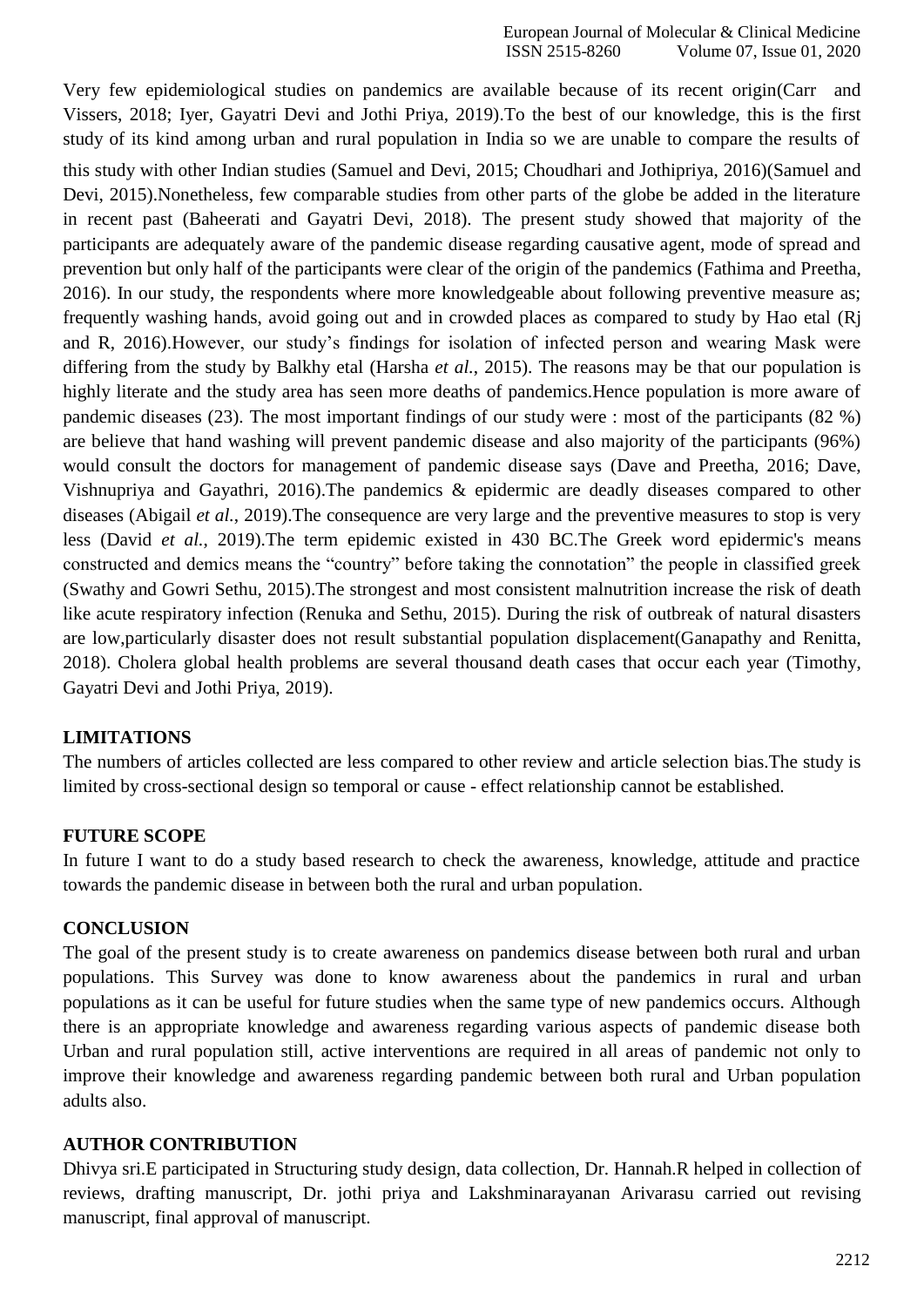## **CONFLICT OF INTEREST**

The author declares that there was no conflict of interest in the present study.

#### **REFERENCES**

[1] [Bharati, K. and Bhattacharya, S. K. \(2014\) 'Cholera Outbreaks in South-East Asia', Cholera](http://paperpile.com/b/6lhJLh/uF1W) [Outbreaks, pp. 87–116. doi: 10.1007/82\\_2014\\_362](http://paperpile.com/b/6lhJLh/uF1W)[.](http://dx.doi.org/10.1007/82_2014_362)

[2] [Carr, A. C. and Vissers, M. C. M. \(2018\) Vitamin C and Human Health.](http://paperpile.com/b/6lhJLh/JBYR) MDPI.

[3] [Ganapathy, J. and Renitta, E. \(2018\) 'EVALUATION OF DIETARY SUPPLEMENTATION OF](http://paperpile.com/b/6lhJLh/BUMV) [PLEUROTUS OSTREATUS AND CALOCYBE INDICA IN SWISS MALE ALBINO MICE', Asian](http://paperpile.com/b/6lhJLh/BUMV) [Journal of Pharmaceutical and Clinical Research, p. 540. doi:](http://paperpile.com/b/6lhJLh/BUMV) [10.22159/ajpcr.2018.v11i10.28497.](http://paperpile.com/b/6lhJLh/BUMV)

[4] [Goodwin, R. et al. \(2009\) 'Initial psychological responses to Influenza A, H1N1 \("Swine flu"\)', BMC](http://paperpile.com/b/6lhJLh/TAsX) [Infectious Diseases. doi:](http://paperpile.com/b/6lhJLh/TAsX) [10.1186/1471-2334-9-166](http://paperpile.com/b/6lhJLh/TAsX)[.](http://dx.doi.org/10.1186/1471-2334-9-166)

[5] [Huremović, D. \(2019\) 'Brief History of Pandemics \(Pandemics Throughout History\)', Psychiatry of](http://paperpile.com/b/6lhJLh/kVaM) [Pandemics, pp. 7–35. doi: 10.1007/978-3-030-15346-5\\_2.](http://paperpile.com/b/6lhJLh/kVaM)

[6] [Majno, G. \(1991\) The Healing Hand: Man and Wound in the Ancient World. Harvard University](http://paperpile.com/b/6lhJLh/m6fO) [Press.](http://paperpile.com/b/6lhJLh/m6fO)

[7] ['Martin, Paul' \(no date\) International Year Book and Statesmen's Who's Who. doi:](http://paperpile.com/b/6lhJLh/5Ncz) [10.1163/1570-](http://paperpile.com/b/6lhJLh/5Ncz) [6664\\_iyb\\_sim\\_person\\_36251.](http://dx.doi.org/10.1163/1570-6664_iyb_sim_person_36251)

[8] [Martin, P. M. V. and Martin-Granel, E. \(2006\) '2,500-year Evolution of the Term Epidemic',](http://paperpile.com/b/6lhJLh/SWK3) [Emerging Infectious Diseases, pp. 976–980. doi:](http://paperpile.com/b/6lhJLh/SWK3) [10.3201/eid1206.051263](http://paperpile.com/b/6lhJLh/SWK3)[.](http://dx.doi.org/10.3201/eid1206.051263)

[9] [McCracken, J. \(2009\) 'Diagnosis of swine-lineage influenza A \(H1N1\) virus infection', The Lancet, p.](http://paperpile.com/b/6lhJLh/eDPp) [2107. doi: 10.1016/s0140-6736\(09\)61141-7.](http://paperpile.com/b/6lhJLh/eDPp)

[10] [Michaelis, M., Doerr, H. W. and Cinatl, J., Jr \(2009\) 'An influenza A H1N1 virus revival -](http://paperpile.com/b/6lhJLh/Fx6E) pandemi[c](http://paperpile.com/b/6lhJLh/Fx6E) [H1N1/09 virus', Infection, 37\(5\), pp.](http://paperpile.com/b/6lhJLh/Fx6E) 381–389.

[11] [Morse, S. S. \(2007\) 'Pandemic influenza: Studying the lessons of history', Proceedings of the](http://paperpile.com/b/6lhJLh/SlVL) [National Academy of Sciences, pp. 7313–7314. doi:](http://paperpile.com/b/6lhJLh/SlVL) [10.1073/pnas.0702659104](http://paperpile.com/b/6lhJLh/SlVL)[.](http://dx.doi.org/10.1073/pnas.0702659104)

[12] [Ramamurthy, T. and Sharma, N. C. \(2014\) 'Cholera Outbreaks in India', Cholera Outbreaks, pp. 49–](http://paperpile.com/b/6lhJLh/QPt7) [85. doi: 10.1007/82\\_2014\\_368](http://paperpile.com/b/6lhJLh/QPt7)[.](http://dx.doi.org/10.1007/82_2014_368)

[13] [Scalera, N. M. and Mossad, S. B. \(2009\) 'The First Pandemic of the 21st Century: Review of the](http://paperpile.com/b/6lhJLh/uIp5) [2009 Pandemic Variant Influenza A \(H1N1\) Virus', Postgraduate Medicine,](http://paperpile.com/b/6lhJLh/uIp5) pp. 43–47. doi[:](http://paperpile.com/b/6lhJLh/uIp5) [10.3810/pgm.2009.09.2051.](http://dx.doi.org/10.3810/pgm.2009.09.2051)

[14] [Shah, D. \(2017\) 'Awakening to the alcohol epidemic -](http://paperpile.com/b/6lhJLh/Ohcg) need of the hour', Indian Journal of Publi[c](http://paperpile.com/b/6lhJLh/Ohcg) [Health, p. 205. doi: 10.4103/ijph.ijph\\_226\\_16](http://paperpile.com/b/6lhJLh/Ohcg)[.](http://dx.doi.org/10.4103/ijph.ijph_226_16)

[15] [Sinha, N. K. et al. \(2009\) 'Evolutionary complexities of swine flu H1N1 gene sequences of 2009',](http://paperpile.com/b/6lhJLh/jbSg) [Biochemical and biophysical research communications, 390\(3\), pp. 349–351.](http://paperpile.com/b/6lhJLh/jbSg)

[16] [Swetha, G., Anantha Eashwar, V. M. and Gopalakrishnan, S. \(2019\) 'Epidemics and Pandemics in](http://paperpile.com/b/6lhJLh/XTqC) [India throughout History: A Review Article', Indian Journal of Public Health Research & Development, p.](http://paperpile.com/b/6lhJLh/XTqC) [1570. doi: 10.5958/0976-5506.2019.02328.3.](http://paperpile.com/b/6lhJLh/XTqC)

[17] [World Health Organization \(2005\) Communicable Disease Control in Emergencies: A Field Manual.](http://paperpile.com/b/6lhJLh/mcYS) [World Health](http://paperpile.com/b/6lhJLh/mcYS) Organization.

[18] [Worobey, M., Cox, J. and Gill, D. \(2019\) 'The origins of the great pandemic', Evolution, Medicine,](http://paperpile.com/b/6lhJLh/S1kd) [and Public Health, pp. 18–25. doi:](http://paperpile.com/b/6lhJLh/S1kd) [10.1093/emph/eoz001](http://paperpile.com/b/6lhJLh/S1kd)[.](http://dx.doi.org/10.1093/emph/eoz001)

[19] [Abigail et al. \(2019\) 'Evaluation of Muscular Endurance among Dentists', Indian Journal of Public](http://paperpile.com/b/6lhJLh/NCZa) [Health Research & Development, p. 258. doi:](http://paperpile.com/b/6lhJLh/NCZa) [10.5958/0976-5506.2019.02808.0](http://paperpile.com/b/6lhJLh/NCZa)[.](http://dx.doi.org/10.5958/0976-5506.2019.02808.0)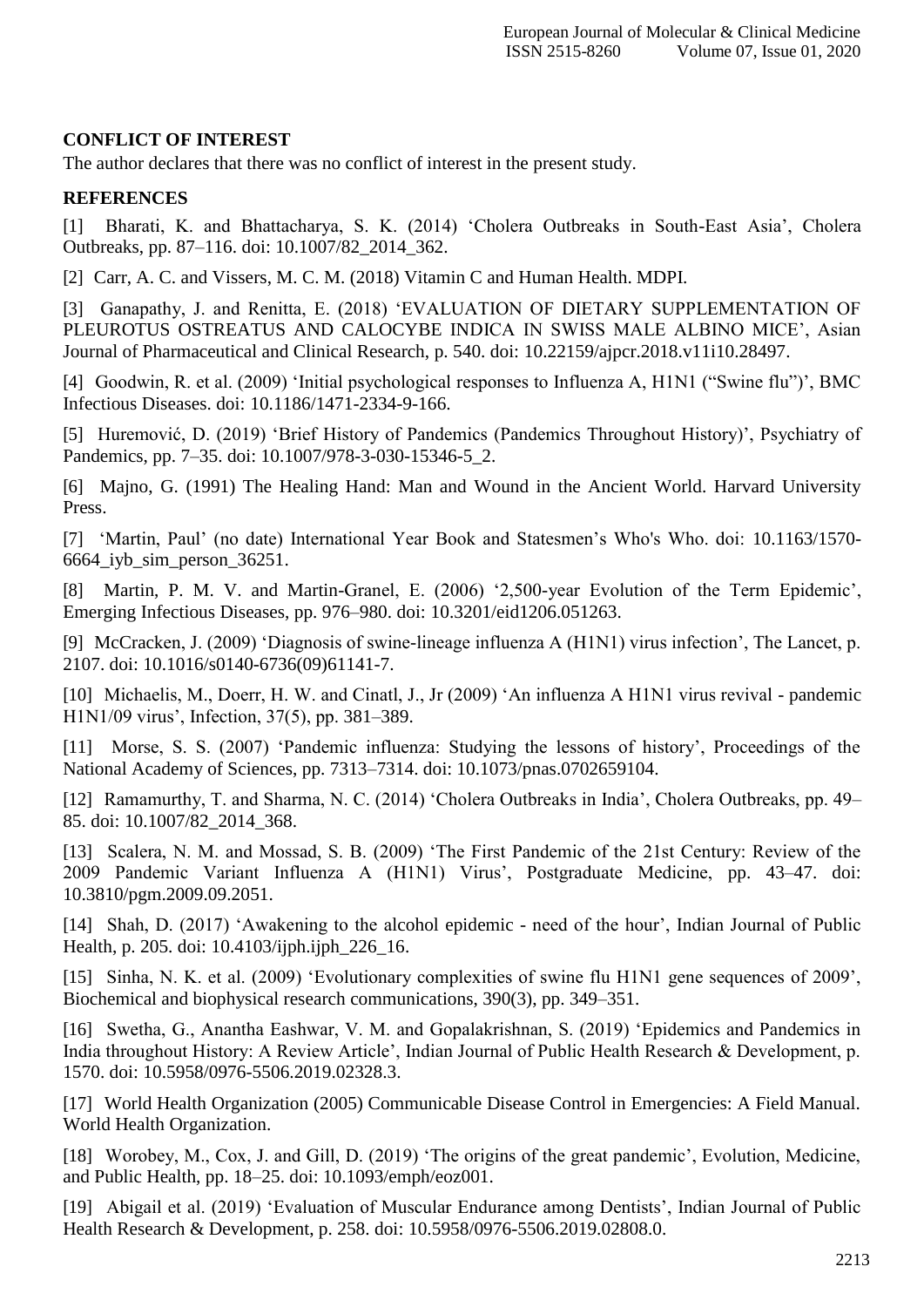[20] [Baheerati, M. M. and Gayatri Devi, R. \(2018\) 'Obesity in relation to Infertility', Research Journal of](http://paperpile.com/b/6lhJLh/zUfJ) [Pharmacy and Technology, p. 3183. doi:](http://paperpile.com/b/6lhJLh/zUfJ) [10.5958/0974-360x.2018.00585.1](http://paperpile.com/b/6lhJLh/zUfJ)[.](http://dx.doi.org/10.5958/0974-360x.2018.00585.1)

[21] [Choudhari, S. and Jothipriya, M. A. \(2016\) 'Non-alcoholic fatty liver disease', Research Journal of](http://paperpile.com/b/6lhJLh/nXuC) [Pharmacy and Technology, p. 1782. doi:](http://paperpile.com/b/6lhJLh/nXuC) [10.5958/0974-360x.2016.00360.7](http://paperpile.com/b/6lhJLh/nXuC)[.](http://dx.doi.org/10.5958/0974-360x.2016.00360.7)

[22] [Dave, P. H. and Preetha \(2016\) 'Pathogenesis and Novel Drug for Treatment of Asthma-A Review',](http://paperpile.com/b/6lhJLh/8sS4) [Research Journal of Pharmacy and Technology, p. 1519. doi:](http://paperpile.com/b/6lhJLh/8sS4) [10.5958/0974-360x.2016.00297.3](http://paperpile.com/b/6lhJLh/8sS4)[.](http://dx.doi.org/10.5958/0974-360x.2016.00297.3)

[23] [Dave, P. H., Vishnupriya, V. and Gayathri, R. \(2016\) 'Herbal Remedies for Anxiety and Depression-](http://paperpile.com/b/6lhJLh/gksK)[A Review', Research Journal of Pharmacy and Technology, p. 1253.](http://paperpile.com/b/6lhJLh/gksK) doi: [10.5958/0974-](http://dx.doi.org/10.5958/0974-360x.2016.00237.7) [360x.2016.00237.7.](http://dx.doi.org/10.5958/0974-360x.2016.00237.7)

[24] [David et al. \(2019\) 'Physical Fitness among the Dental Physician, Dental Undergraduates and](http://paperpile.com/b/6lhJLh/6ED9) [Postgraduates Students', Indian Journal of Public Health Research & Development, p.](http://paperpile.com/b/6lhJLh/6ED9) 223. doi[:](http://paperpile.com/b/6lhJLh/6ED9) [10.5958/0976-5506.2019.02801.8.](http://dx.doi.org/10.5958/0976-5506.2019.02801.8)

[25] [Fathima, F. and Preetha, P. \(2016\) 'EVALUATION OF THYROID FUNCTION TEST IN OBESE](http://paperpile.com/b/6lhJLh/ynny) [PATIENTS', Asian Journal of Pharmaceutical and Clinical Research, p. 353. doi:](http://paperpile.com/b/6lhJLh/ynny) [10.22159/ajpcr.2016.v9s3.12959.](http://dx.doi.org/10.22159/ajpcr.2016.v9s3.12959)

[26] [Harsha, L. et al. \(2015\) 'Systemic Approach to Management of Neonatal Jaundice and Prevention of](http://paperpile.com/b/6lhJLh/DAEU) [Kernicterus', Research Journal of Pharmacy and Technology, p. 1087. doi:](http://paperpile.com/b/6lhJLh/DAEU) [10.5958/0974-](http://dx.doi.org/10.5958/0974-360x.2015.00189.4) [360x.2015.00189.4.](http://dx.doi.org/10.5958/0974-360x.2015.00189.4)

[27] [Iyer, P. K., Gayatri Devi, R. and Jothi Priya, A. \(2019\) 'A Survey Study on Causes, Treatment and](http://paperpile.com/b/6lhJLh/HjAm) [Prevention of Onychocryptosis', Indian Journal of Public Health Research & Development, p. 807. doi:](http://paperpile.com/b/6lhJLh/HjAm) [10.5958/0976-5506.2019.01990.9.](http://dx.doi.org/10.5958/0976-5506.2019.01990.9)

[28] [Renuka, S. and Sethu, G. \(2015\) 'Regeneration after Myocardial Infarction', Research Journal of](http://paperpile.com/b/6lhJLh/7aFD) [Pharmacy and Technology, p. 738. doi:](http://paperpile.com/b/6lhJLh/7aFD) [10.5958/0974-360x.2015.00117.1](http://paperpile.com/b/6lhJLh/7aFD)[.](http://dx.doi.org/10.5958/0974-360x.2015.00117.1)

[29] [R, G. D. and Sethu, G. \(2018\) 'EVALUATION OF ADENOIDS BY ORONASAL AND NASAL](http://paperpile.com/b/6lhJLh/lDtz) [SPIROMETRY', Asian Journal of Pharmaceutical and Clinical Research, p. 272. doi:](http://paperpile.com/b/6lhJLh/lDtz) [10.22159/ajpcr.2018.v11i10.27365.](http://dx.doi.org/10.22159/ajpcr.2018.v11i10.27365)

[30] Rj, I. and R, G. [D. \(2016\) 'Role of environmental factors on sleep patterns of different age groups',](http://paperpile.com/b/6lhJLh/zomh) [Asian Journal of Pharmaceutical and Clinical Research, p. 124. doi: 10.22159/ajpcr.2016.v9i6.13832.](http://paperpile.com/b/6lhJLh/zomh)

[31] [Samuel, A. R. and Devi, M. G. \(2015\) 'Geographical distribution and occurrence of Endemic](http://paperpile.com/b/6lhJLh/tACD) [Goitre', Research Journal of Pharmacy and Technology, p. 973. doi:](http://paperpile.com/b/6lhJLh/tACD) [10.5958/0974-360x.2015.00162.6](http://paperpile.com/b/6lhJLh/tACD)[.](http://dx.doi.org/10.5958/0974-360x.2015.00162.6)

[32] [Swathy, S. and Gowri Sethu, V. \(2015\) 'Acupuncture and lower back pain', Research Journal of](http://paperpile.com/b/6lhJLh/umNN) [Pharmacy and Technology, p. 991. doi:](http://paperpile.com/b/6lhJLh/umNN) [10.5958/0974-360x.2015.00165.1](http://paperpile.com/b/6lhJLh/umNN)[.](http://dx.doi.org/10.5958/0974-360x.2015.00165.1)

[33] [Timothy, C. N., Gayatri Devi, R. and Jothi Priya, A. \(2019\) 'Evaluation of Peak Expiratory Flow](http://paperpile.com/b/6lhJLh/V0oa) [Rate \(PEFR\) in Pet Owners', Indian Journal of Public Health Research & Development, p. 803. doi:](http://paperpile.com/b/6lhJLh/V0oa) [10.5958/0976-5506.2019.01989.2.](http://dx.doi.org/10.5958/0976-5506.2019.01989.2)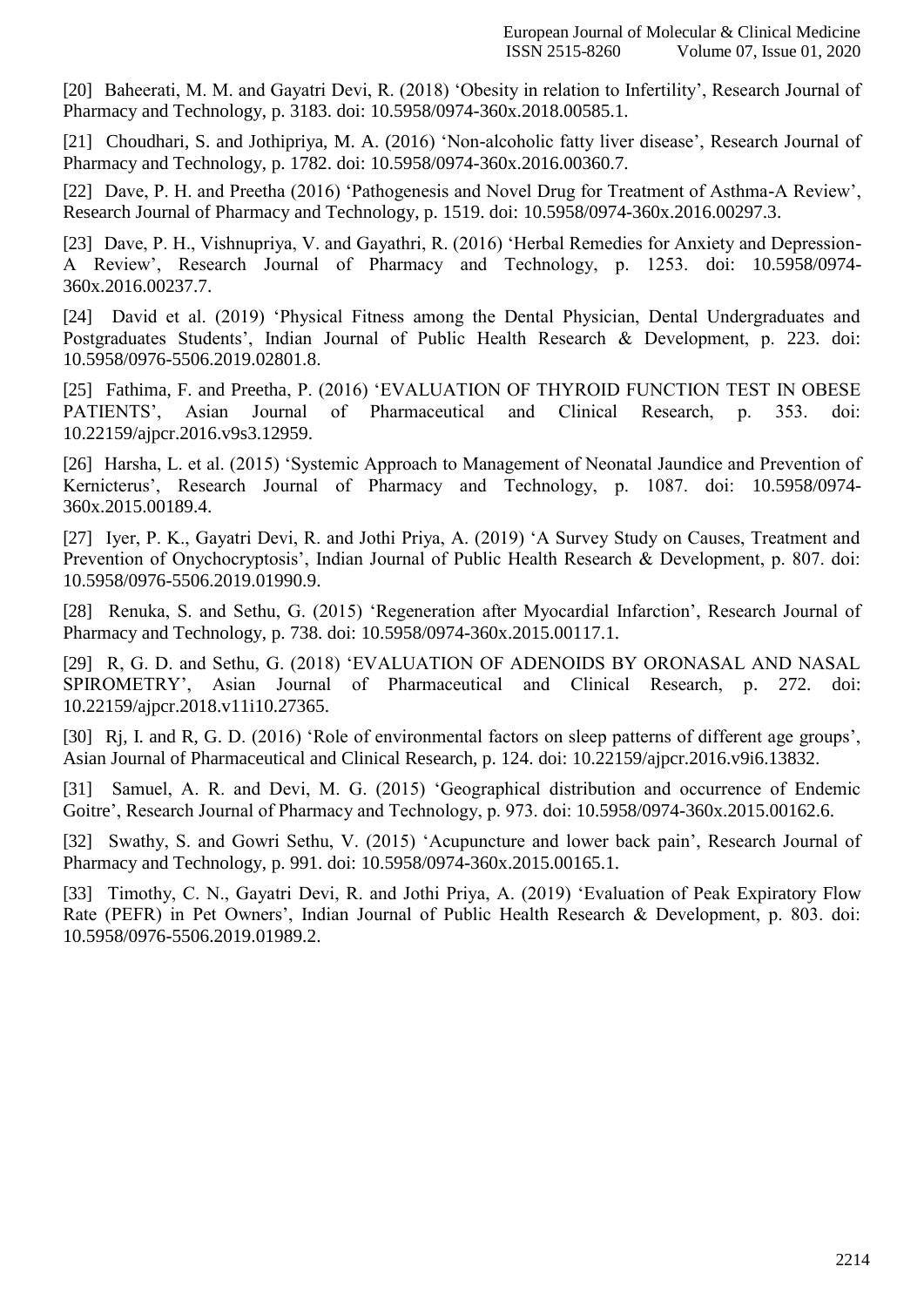

**Figure-1:** Pie chart showing percentage distribution of gender. Majority (55%) (blue) of the participants were male and the remaining 45% (pink) were male participants.



**Figure-2:** Pie chart showing percentage distribution of' awareness about pandemic. Majority (48%) say coronavirus is an infectious respiratory illness caused by the influenza virus, 37% ( pink) say it is the rapid spread of a new human influenza around the world, 15% (green) sya these severe illnesses may be due to the influenza virus.

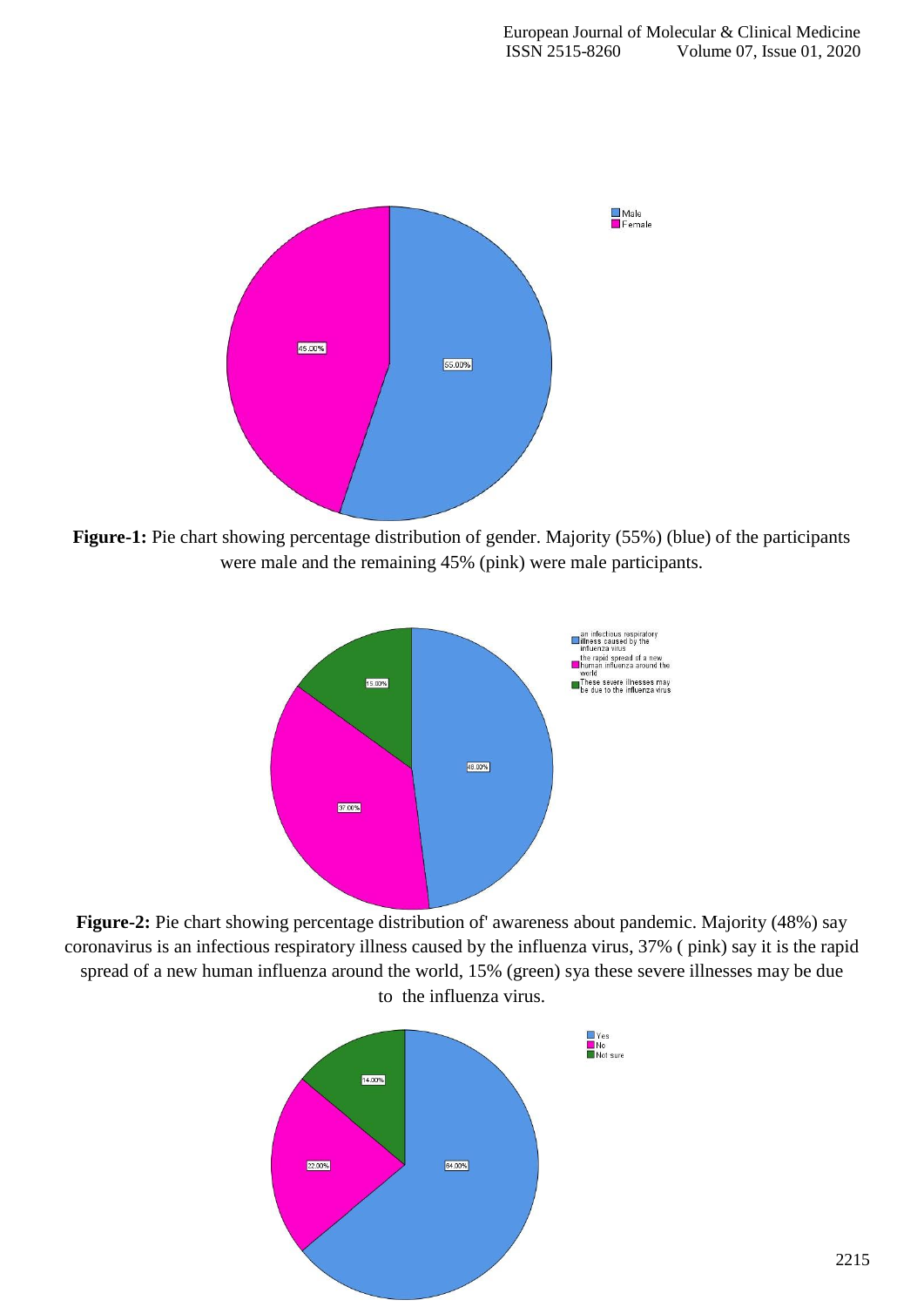**Figure-3:** Pie chart showing percentage distribution about awareness of coronavirus disease a pandemic. Majority 64. % (blue) are aware about this pandemic diseases and 22 % (pink) are not aware about the pandemic and the remaining 14 % (green) are not sure about the pandemic diseases.



**Figure-4:** Pie chart showing percentage distribution on the awareness of pandemic in Europe. Majority 55% ( blue ) are aware about a pandemic start in europe and 23% ( pink ) are not aware about could a pandemic start in europe and the remaining 22% ( green ) are not sure about could a pandemic start in europe.



**Figure-5:** Pie chart showing percentage distribution of risk factors of pandemic. Majority 40 % (blue) are the increasing emergence of viral disease from animals and 38% ( pink ) are estimating the potential burden of pandemics and the 16% ( green ) are influenza is the most likely pathogen to cause a severe pandemic and the 2% ( Dark blue ) are some geographic regions with high spark risk and the 4% ( yellow ) are none of the above .



**Figure-6:** Pie chart showing percentage distribution of participants responses on true or false about the pandemics.Majority 83% ( blue ) are represented true about the pandemic and 17% ( pink ) are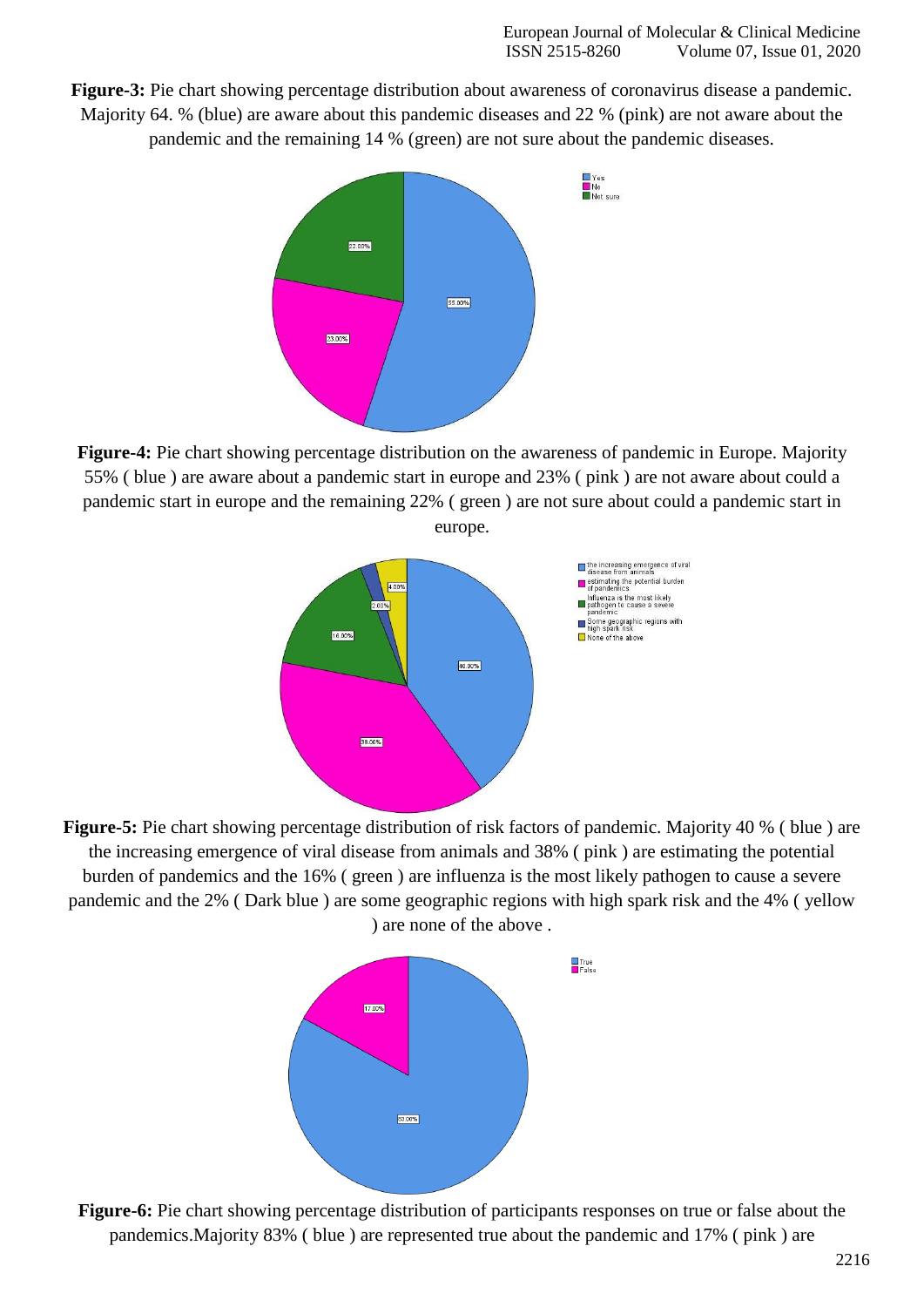



**Figure-7:** Pie chart showing percentage distribution of cause and damage to economic growth due to pandemics.Majority 49% ( blue ) are aware about the cause and damage to economic growth due to

pandemics and 34% ( pink ) are not aware about the cause and damage to economic growth due to pandemics and the remaining 17% ( green ) are not sure about the cause and damage to economic growth due to pandemics.



**Figure-8:** Pie chart showing percentage distribution of environmental and population trends increases due to the Severity of pandemics. Majority 55% ( blue ) are aware about the environmental and population trends increases due to the Severity of pandemics and 25% ( pink ) are not aware about

the environmental and population trends increases due to the Severity of pandemics and the remaining 20% ( green ) are not sure about the environmental and population trends increases due to the Severity of pandemics.

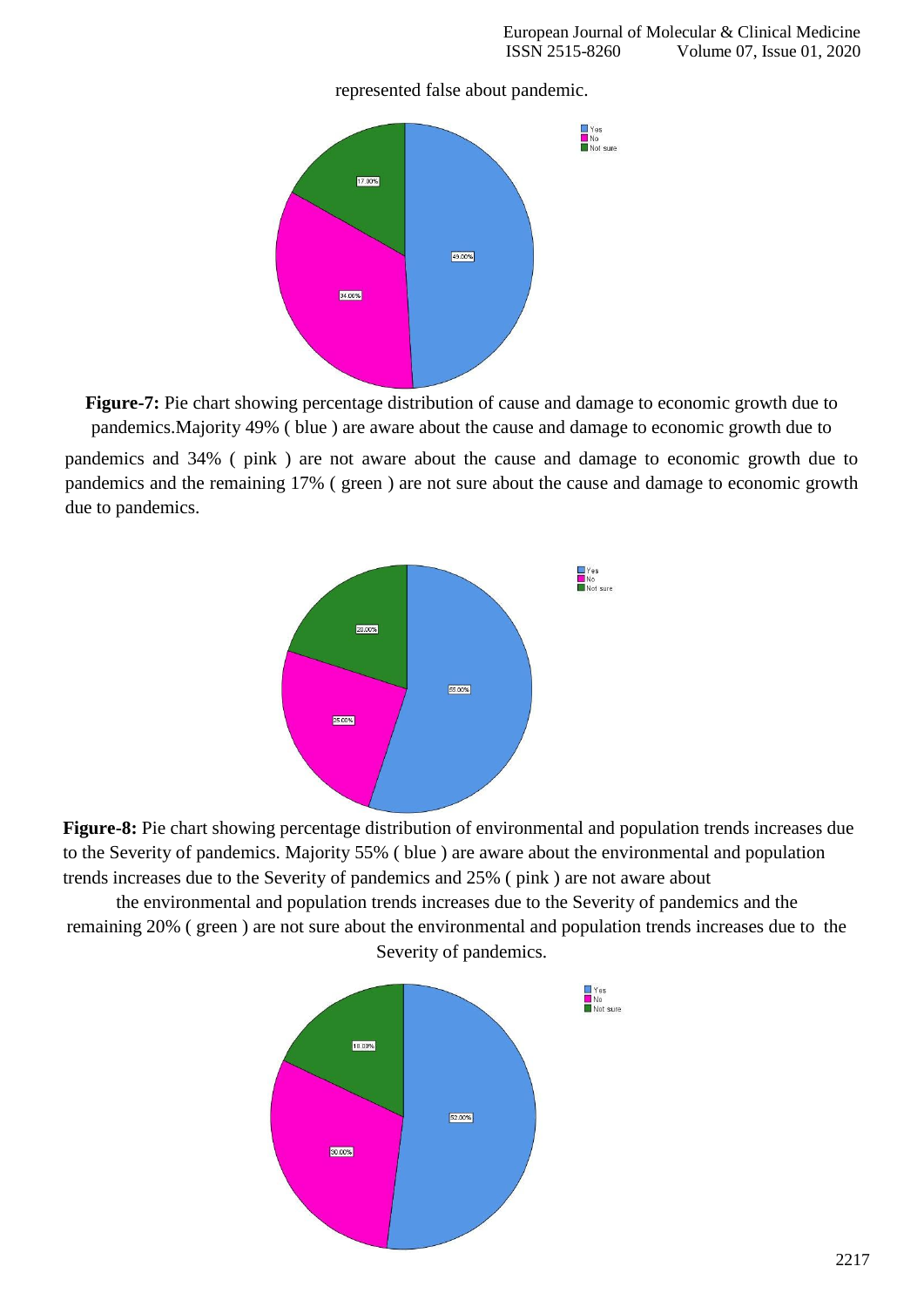**Figure-9:** Pie chart showing percentage distribution of knowledge about risk of pandemic will be reduced in the first place. Majority 52% ( blue ) are aware about the risk of pandemic will be reduced in the first place and 30% ( pink ) are not aware about the risk of pandemic will be reduced in the first place and the remaining 18% ( green ) are not sure about the risk of pandemic will be reduced in the first place.



**Figure-10:** Pie chart showing percentage distribution of participants' responses about equal risk in a pandemic. Majority 56% said yes ( blue ), 22% said no ( pink ), 22% are not sure ( green ).



**Figure-11:** Pie chart showing percentage distribution of knowledge about the presently available seasonal vaccines useful in pandemic. Majority 53% - yes ( blue), 35% - no ( pink), 12% - not sure ( green).



**Figure-12:** Pie chart showing percentage distribution of awareness about the drugs available for prevention and treatment for pandemics. Majority (54%) of the participants says yes ( blue), 33% said no (pink ), and the remaining 13% are not sure ( green ).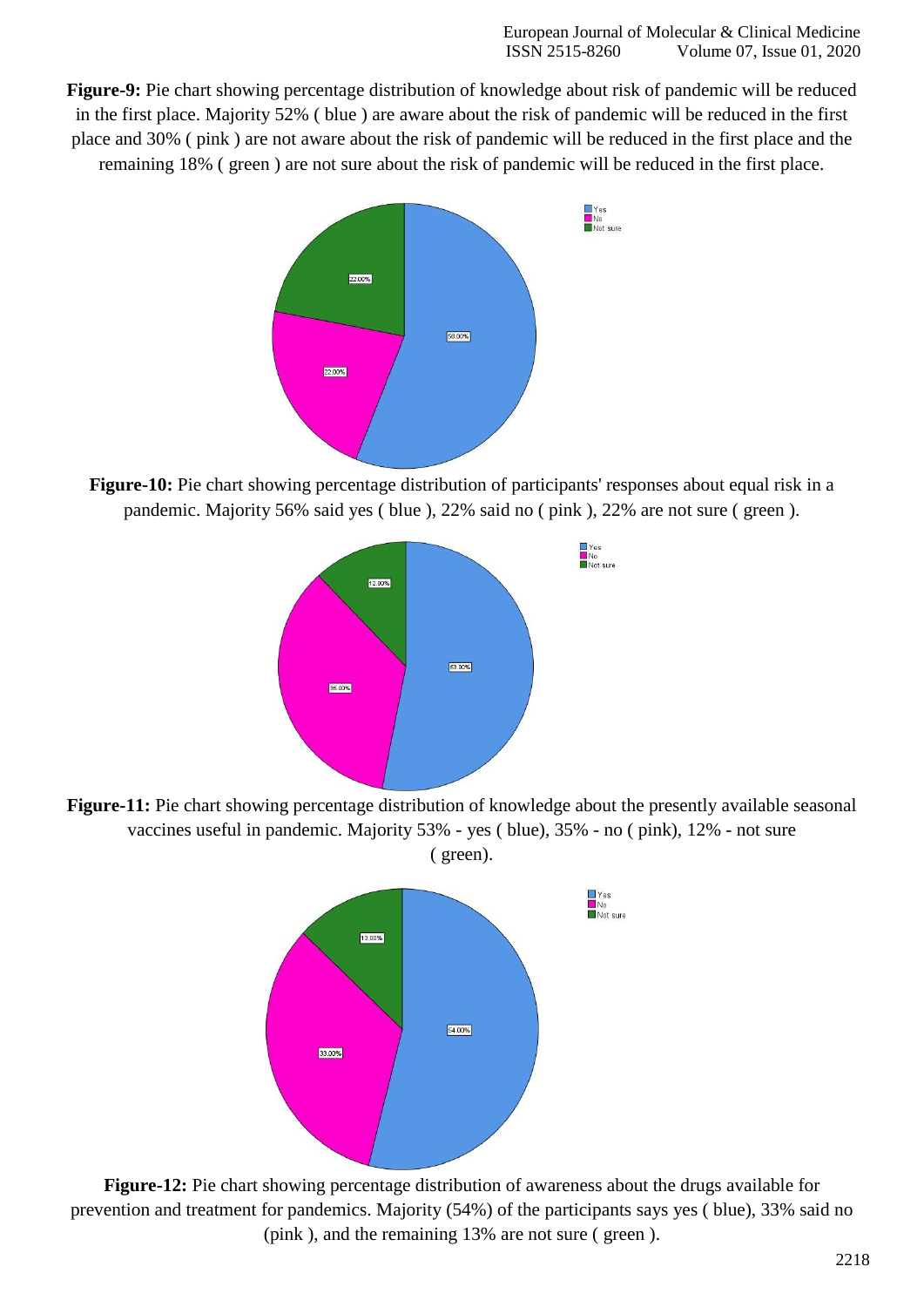

**Figure-13:** Pie chart showing percentage distribution about responses on difference between pandemic and epidemic. Majority (50%) says yes ( blue ), 30% says no ( pink ),and remaining 20% not sure ( green).



**Figure 14:** Bar graph representing association between the gender and awareness of coronavirus disease a pandemic. The X axis denotes gender and the Y axis denotes the number of participants of which blue indicates yes and pink indicates no. Majority of the male participants agreed that (39%) they had good knowledge and awareness of coronavirus. However the difference is not statistically significant, (Pearson Chi-square value = 4.025, P value=  $0.134$  (p $> 0.05$  statistically not significant).



**Figure -15:** Bar graph representing association between the gender and knowledge on the outburst of pandemic diseases in Europe. The X axis denotes gender and the Y axis denotes the number of responses.

34% of male and 21 % of female gave an affirmative response on awareness and knowledge about outburst of pandemic diseases in Europe. Blue colour denotes yes, pink denotes no and green denotes not sure. Majority of the male participants agreed that (34%) they had good knowledge and awareness on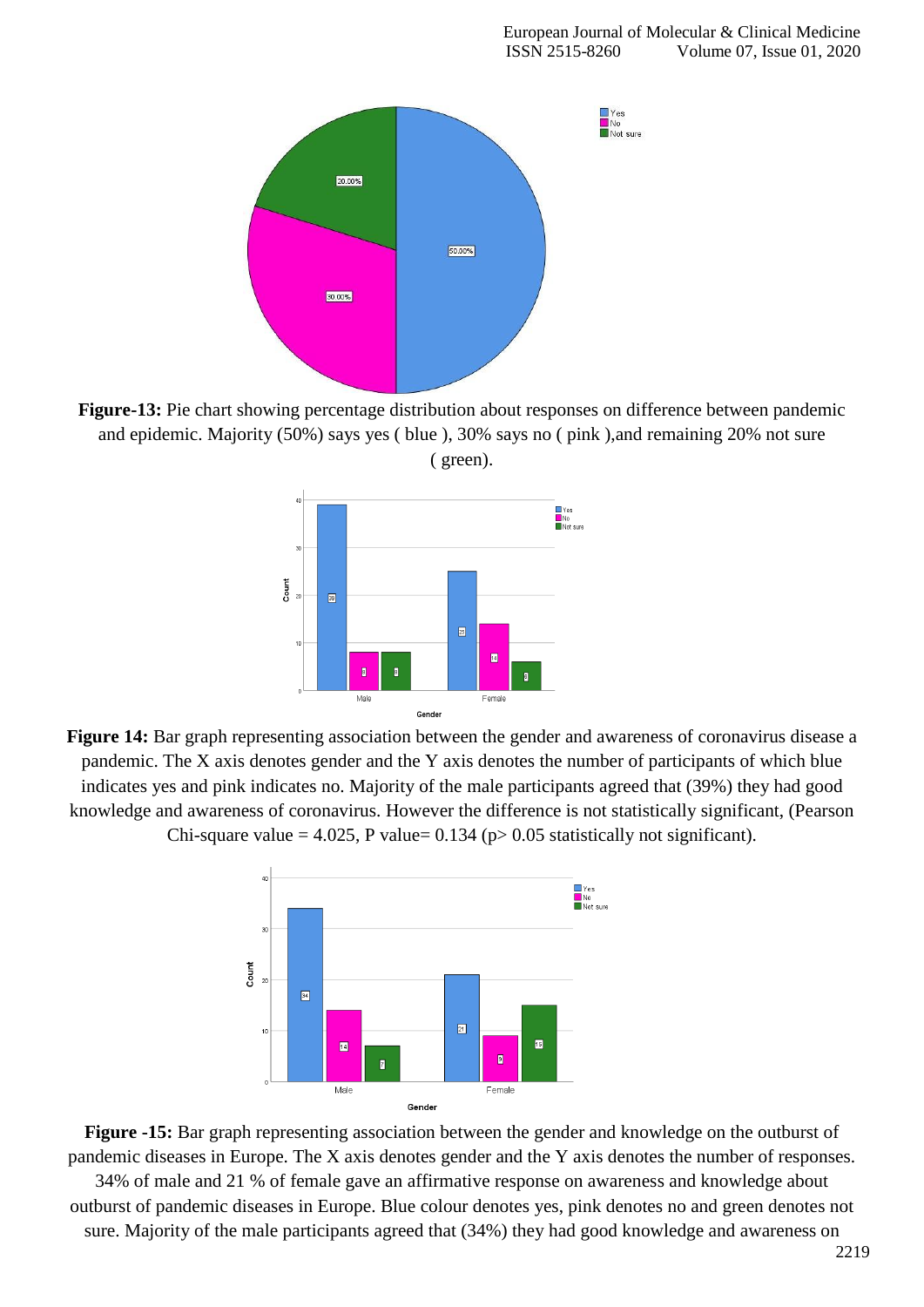the outburst of pandemic diseases in Europe. Pearson Chi-square value  $= 6.130$ , P value  $= 0.047$  (p <0.05 statistically significant).



**Figure -16:** Bar graph representing association between the gender and the responses on awareness of the pandemic disease causing economic disruption, morbidity and mortality . The X axis denotes gender and the Y axis denotes the number of responses. 44 % of male and 39 % of females are aware about the consequences caused due to pandemic diseases. Blue colour denotes true and pink denotes False. Majority of the male participants agreed that (44%) they had good knowledge and awareness of the pandemic disease causing economic disruption, morbidity and mortality. Pearson Chi-square value = 0.780, P value  $= 0.377$  (p $> 0.05$  statistically not significant).



**Figure 17:** Bar graph represents association between the gender and responses on reduction in the impact of pandemic disease.The X axis denotes gender and the Y axis denotes the number of responses. 29 % of male and 20 % of females reported yes. Blue colour denotes yes, pink denotes no and green denotes not sure. Majority of the male participants agreed that (29%) they had good knowledge and awareness on reduction in the impact of pandemic disease. Pearson Chi-square value =  $0.537$ , P value =  $0.765$  (p $> 0.05$ ) statistically not significant).